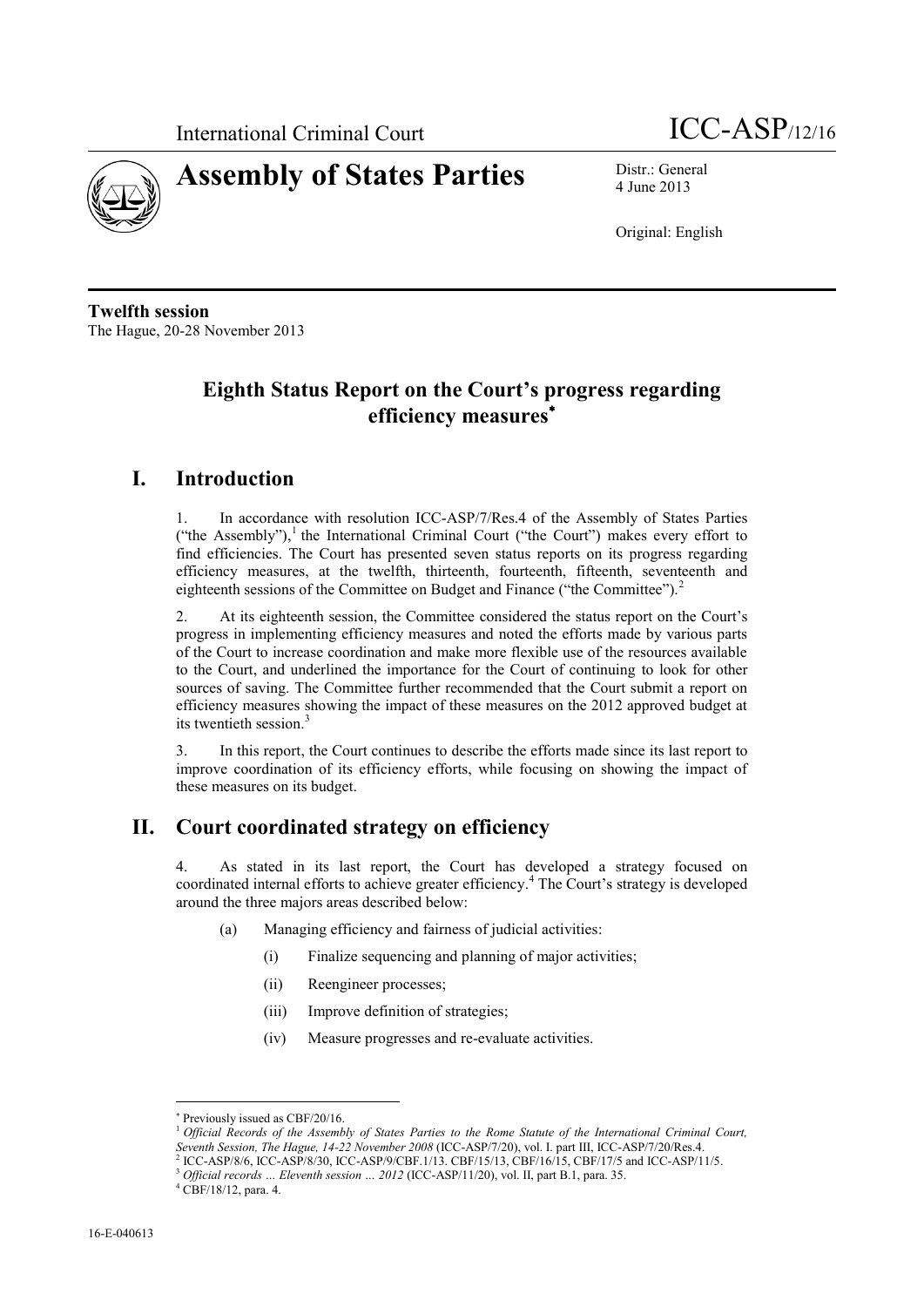- (b) Managing efficiency for other activities of the Court:
	- (i) Streamline internal governance;

(ii) Review impact of external governance structure, including decisions of the Assembly;

- (iii) Improve planning and organization of services;
- (iv) Refer to measurable benchmarks;
- (v) Consider premises related measures;
- (vi) Consider productivity related measures.
- (c) Evaluate the effectiveness of major activities of the Court:
	- (i) Analyse effectiveness;
	- (ii) Monitor in the context of results-based management.

## **III. Update on coordinated strategy towards efficiency measures**

5. As described in the Court's previous reports on its efficiency measures, the Court's efforts have evolved from efficiency improvements, linked to the start-up of its operations, to a stage for which measurement of progress relates to harmonization of business processes across the organization, analysis of mutual influence on the organization's goals and implementation of ideas for improvement. The Court is moving away from strict 'efficiency improvements' efforts towards a review of its 'efficiency and effectiveness'.



#### **Figure 1: Moving towards effectiveness**

6. Evaluating and reporting on the output/outcome and impact of the Court's operations requires an improved performance monitoring system for which the Court has initiated several activities including, *inter alia*, the review of the Court's organizational structure, implementation of a new strategic plan improving the link between budget planning and risk management, development of analytical accountability and review of the performance appraisal system.

7. As reported at the eighteenth session of the Committee, 5 implementing a consistent and relevant performance measurement system has proven difficult in the Court's context and the Court has engaged and will continue to engage States Parties in dialogue in relation to tools to perform such an evaluation. In the meantime, the Court is convinced of the importance of developing the initiatives listed above in order to improve the managerial tools available for planning, monitoring and evaluating its work. Because such initiatives are implemented with limited resources, it remains difficult to quantify their impact on the

<sup>5</sup> ICC-ASP/11/9, para. 6.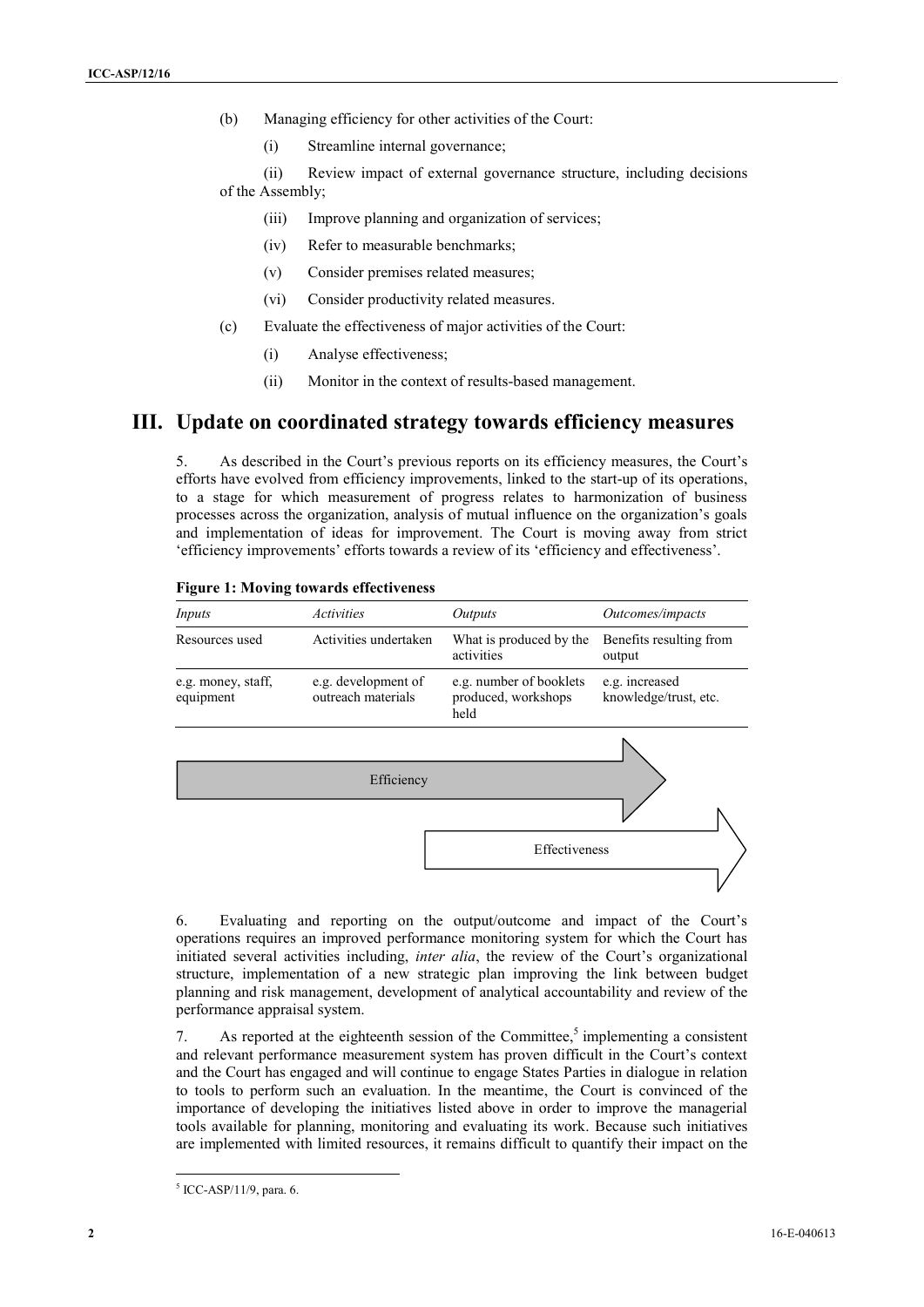Court's operation. The Court nevertheless remains committed to complying with the Committee's recommendations and continues to report on quantifiable efficiency-related activities, following the previously agreed format, although some of the measures so reported will be less financially relevant in the long-term than the activities described above. The Court would welcome guidance from the Committee on the scope and format of further reports, considering the shift from efficiency to effectiveness monitoring currently taking place at the Court. The quantifiable savings reported below are also listed in a table on page [10,](#page-9-0) excluding all additional, non-quantifiable savings.

## **IV. Update on efficiency measures undertaken by the Court**

8. For Major Programme I, personnel costs in respect of judges and staff represented approximately 97.5 per cent of the approved 2012 budget, with non-staff costs representing only 2.5 per cent. The freezing of the 2012 approved budget provision for standard staff salary costs at the 2011 level therefore confronted the Judiciary with the major challenge of mastering an increasing workload while being required to reduce actual staff resources compared to 2011. As a consequence, major efforts had to be made in the Presidency as well as in all three Judicial Divisions to identify and implement strategies to achieve highquality, timely work output with a decreased staffing level. Solutions included requiring staff to work simultaneously on multiple cases and leaving critical vacated posts unfilled for extended periods, often at the cost of overloading those staff required to take on the extra functions involved. The short-term financial savings involved cannot be counted as efficiencies, since they are clearly not sustainable in the longer term. A number of posts left unfilled in 2012 will need to be filled again in 2013. In an environment that relies heavily on staff performance (with minimal budget provision for non-staff costs), there is, unavoidably, a limit to finding new efficiencies beyond the efficient and flexible handling of staff resources.

9. The Office of the Prosecutor (OTP) continued to strictly enforce the efficiency measures that have brought substantial savings in the past years. Thus, despite an increase in the activities performed, costs were kept within the boundaries of the approved budget. As may be reasonably expected, since the measures have now been in place for some time, it was only possible to achieve incremental efficiencies. The high rate of budget implementation (over 99 per cent) is a clear indication that resources were used to the fullest extent. As pointed out on several occasions, this has put considerable strain on OTP staff. In the light of the foreseeable workload, it is hard to imagine that it will be possible to achieve additional efficiencies in the future. Rather, the strain on current resources is likely to aggravate the incidence of negative effects, such as delays in investigations as a result of reduced staffing and lack of adequate resources, increased accrued annual leave days and increased sick leave.

#### **A. Flexible use of resources**

10. Within Major Programme I, Administrative Assistants have been grouped together in the Pre-Trial Division instead of being assigned to a particular Judge. Tasks are divided among them for the entire Division. This has increased their efficiency within the Division. Similarly, a small group of experienced P1/P2 GTA Associate Legal Officers has been created in the Pre-Trial Division and has been transferred from the *Kenya* cases to the *Gbagbo* case at the pre-trial stage. Therefore, as some judges in the Pre-Trial Division are also engaged in the work of other Divisions, the P3 Legal Officers can concentrate on the most important issues at the pre-trial stage and assist the judges in their work in other Divisions. This has increased the overall efficiency of legal support staff in the Pre-Trial Division. As a result of this measure, the need for General Temporary Assistance (GTA) was reduced in 2012 in the Pre-Trial Division (from a peak of 11 GTA staff at the end of 2011 to 4 GTA staff at the end of 2012). Likewise, the majority of legal staff assisting the Trial Chambers were required to work on several cases simultaneously, since several judges are assigned to more than one case. This has led to a more effective sharing of information and relevant practices.

11. Throughout 2012, the Security and Safety Section (SSS) has continued its established practice of pooling its staff resources and using them in a holistic fashion as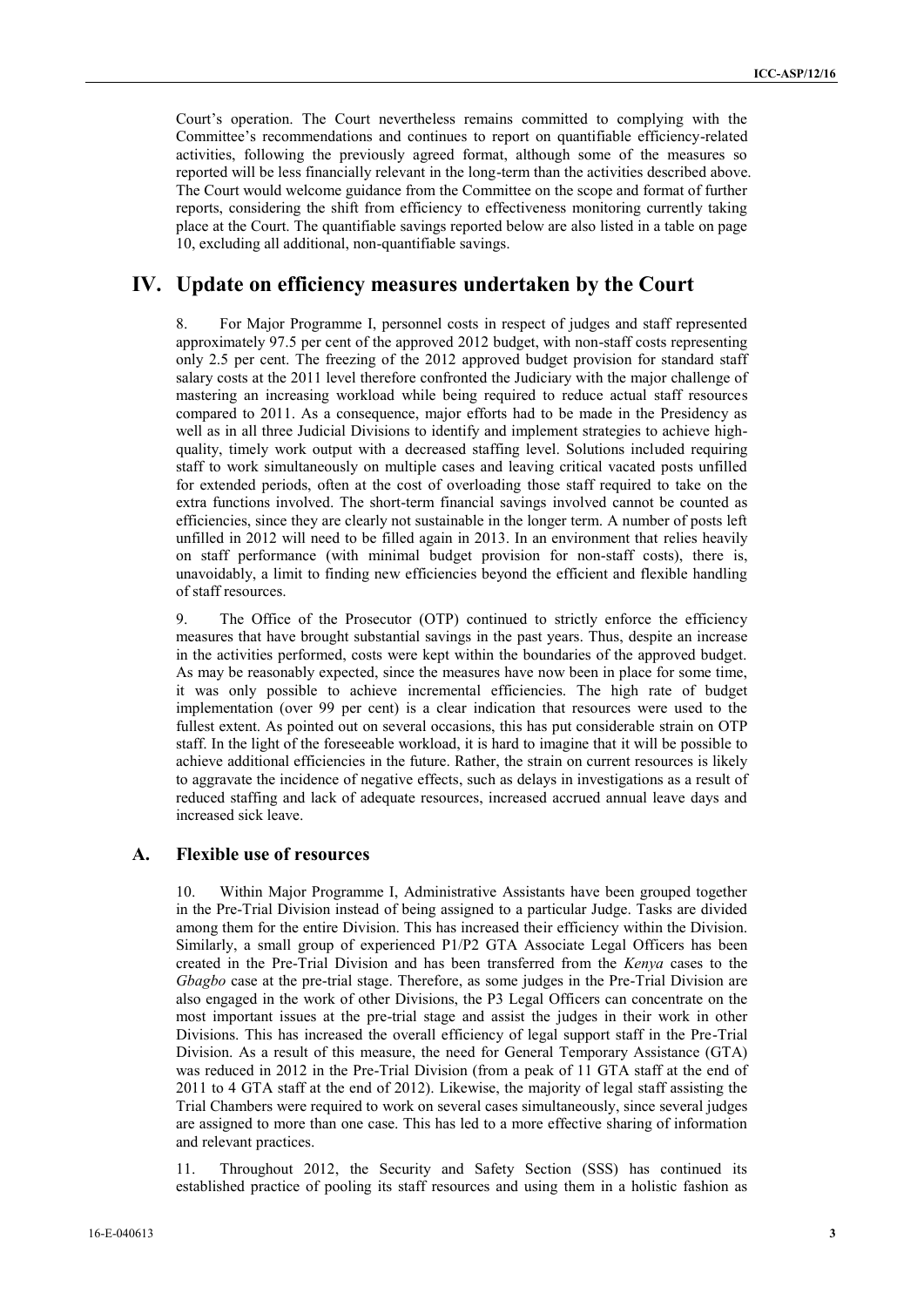opposed to a strict regime of operational use in line with specific post allocation. All security personnel at Headquarters, including security personnel in administrative functions, have been trained to allow staff to fulfil subordinate or peer roles in the event of unplanned and inadequately resourced operational requirements. The Protective Security Unit (PSU), responsible for security and safety services for buildings and hearings, has only six GS-OL positions to support hearing activities at the Court's Headquarters. This is based on a scenario of a single hearing during working hours with a single accused. In reality, and Courtroom dependent, eleven GS-OL staff are required. Overall in 2012, SSS/PSU delivered support in all circumstances for 123 hearings, requiring an average of eleven staff per day throughout the year. Through the measures indicated above, and with the use of backfilling positions and flexibility in scheduling, the actual staffing shortfall between need and provision was alleviated. It is noted that in effect, this approach removed staff from core functions. That has a business impact elsewhere, which was accepted as a consequence so as to ensure hearing support. This action can be equated to a monetary figure through conversion of the staffing deficiency of five persons to GS-OL costs. At the Court's Headquarters, the basic level security and safety functions are conducted by Security Support Assistants (SSA) who are hired at G-2 level on a GTA basis. Since 2005, PSU has had a contingent of 22 GTA funded SSA positions engaged on a 24/7 work cycle. Prior assessment of the workload indicator for the role, considering rotational duties and operational tasks, has defined that in real terms, PSU requires 29 SSA staff to meet standard requirements. On a continual basis, the shortfall is met through the holistic staffing approach and backfilling by staff at higher levels. This equates to seven full-time G2 level positions, the annual cost of which is lower than regular GS-OL level posts.

12. In summary, the holistic approach and cross-training ensured that during 2012, savings on staffing costs of circa  $\epsilon$ 700,000 were achieved. It must however be noted that in achieving this, a substantial negative effect was experienced by all staff due to a poor capacity for work projection and loss of continuity, particularly at supervisory levels. It should also be clarified that the staffing levels mentioned do not take account of anticipated shortfalls due to annual leave and training requirements, the effects of which are increased exponentially as staffing numbers increase when dealing with a 24/7 service cycle and pool staff.

13. With regard to field offices, following the closure of the Abeche field office, the Court redeployed a number of assets, namely cars, satellite dishes, equipment and furniture, to the newly established field presence in Côte d'Ivoire. This flexible use of resources by the Field Operations Section has enabled the Court to operate in new situations without the need for heavy investment.

The Office of the Director of the Division of Court Services was assigned the Amendments to the Regulations of the Registry project and allocated pro-bono resources, making possible the timely submission of the Amendments to the Regulations of the Registry to the Presidency for approval in October 2012. Similarly, the Division continued to reallocate its internal resources by using English and French court reporter teams for activities other than hearings. The Division further authorized Special Leave Without Pay without replacement for one Court Clerk for six months and one Head of Unit for twelve months, in light of lower than expected judicial activity and in order to participate in the Registry's collective solidarity effort to cater for lack of funding for staff costs.

14. When recruiting translators, the Court's Interpretation and Translation Section (STIC) tries as far as possible to consider the additional language skills of potential candidates. As a result, in 2012, one French translator, fully proficient in French and Arabic, helped the Arabic Unit as it is not always possible to identify available translators/revisers. Helping staff translators develop another language is useful in the long run and whenever possible, internal translators are used for languages other than English and French (translation from Dutch for example).

In the first three months of 2012, the Office of Public Counsel for the Defence (OPCD) assisted the Bemba team, as per the instructions of Trial Chamber III, in reviewing 1,149 victim applications disclosed at the trial stage. Without the OPCD's assistance, it might have been necessary for the Defence to request an adjournment of the trial or to request more staff in their team. Indeed, if the calculation were based on the findings of the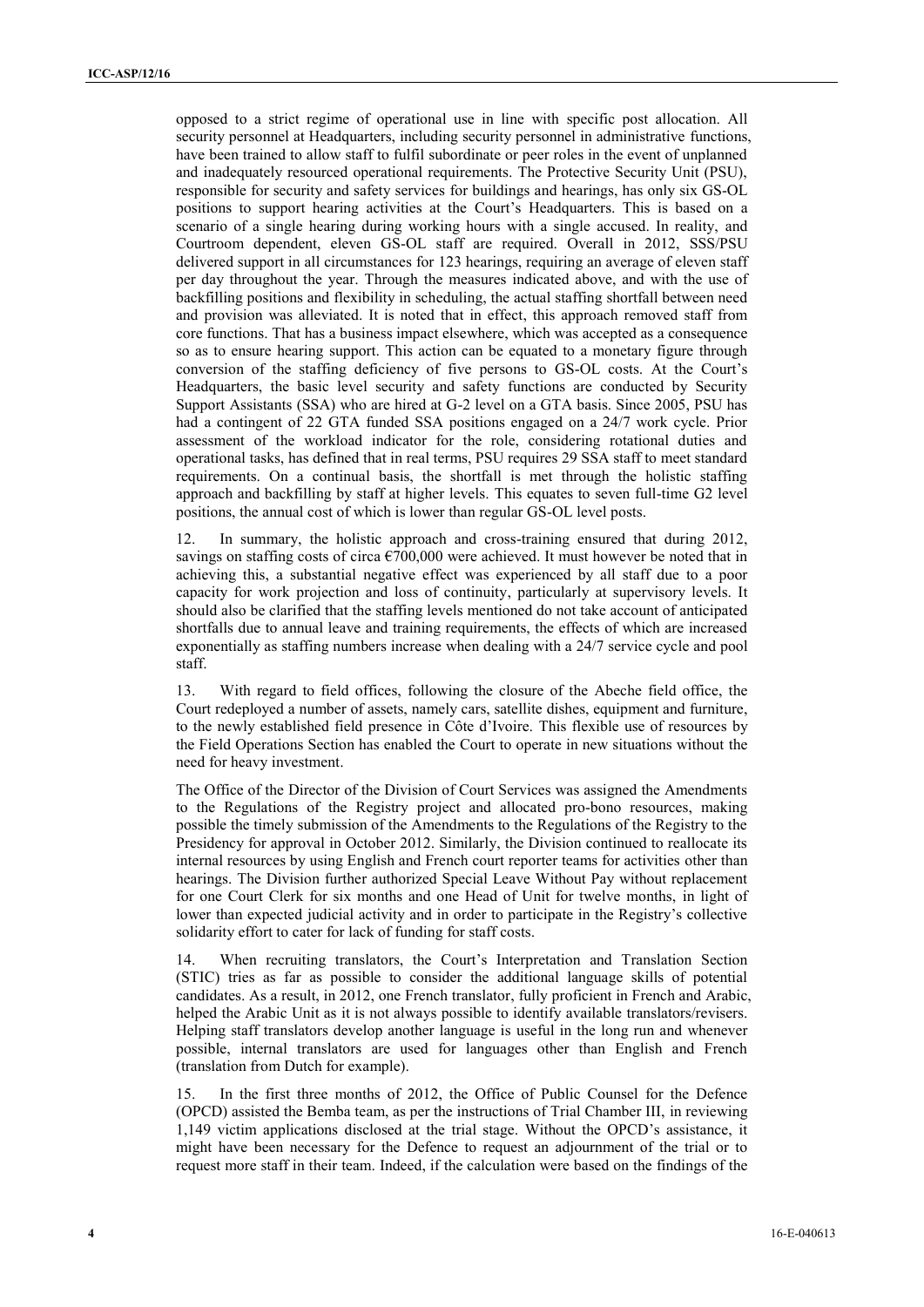report on the operation of the Court's legal aid system and proposals for its amendment,<sup>6</sup> the Defence team would have been entitled to five legal assistants, or one associate counsel and two legal assistants.

#### **B. Review and standardization of procedures**

The practice of regular inter-organ meetings on external relation matters has been resumed. This has led to better coordinated travel schedules for the Heads of Organs and increased resource sharing when preparing for external commitments. At the same time, the Appeals Division developed and adopted working methods for the first final appeals, which reached the Appeals Chamber in late 2012. Those working methods draw on experience with interlocutory appeals and include a team-based approach to the use of legal staff. The working methods ensure that resources are also used efficiently in respect of final appeals.

17. The Office of the Prosecutor has continued to review its travel arrangements, with fewer missions of longer duration, since it was estimated that greater cost savings could be achieved. It is worth noting that in 2012, the number of trips increased by 9 per cent over 2011, but the average cost of a mission decreased by 5.5 per cent.

18. The OTP has also been renting a house in Abidjan at a cost of €3,400 a month. During 2012, there were 41 missions with an average of 2.5 travelers per mission. Cost savings of  $644,250$  were achieved as a result of reduced DSA, which is the main travel cost driver.

19. In 2012, the Counsel Support Section (CSS) substantially reduced its missionrelated travel in connection with working with national and regional bar associations to, *inter alia*, promote the work of the Court and encourage lawyers to apply for admission to the different lists maintained by the Registrar. Resources were instead focused on processing applications already received by the Section from interested candidates. Only targeted travel was undertaken to carefully selected events, where maximum effect could be achieved with minimum impact on the Section's budget and human resources.

20. The procedure for redactions of court records filed in the situation and case records has been reviewed to ensure that a single methodology and tool will be used in future. The standardization is in progress. Although not directly translatable in monetary terms, the gains in information security are significant as it is more efficient to prevent unwarranted dissemination of sensitive information than to implement costly damage control measures potentially involving human cost in terms of high risk for witnesses/victims cooperating with the Court, the Court's reputation, investigation, or subsequent requests for information providers to remove faulty material.

21. In preparation for judicial activities in Kenya and Côte d'Ivoire, STIC established a local pool of accredited field interpreters, thereby saving the cost of using international interpreters on mission.

22. The Court's Victims and Witnesses Section (VWS) reviewed various operational procedures regarding the renting of vehicles and of safe/Immediate Response System houses, resulting in significant savings.

23. A collective victims' applications system was partially implemented following a decision of the Pre-Trial Chamber in the *Gbagbo* case at the pre-trial stage. This allowed for faster processing of applications by the Victims Participation and Reparation Section (VPRS) in The Hague. However, more VPRS staff were required in the field to administer the process. As it remains unclear whether the same approach will be adopted by other Chambers in future, it is difficult to quantify net savings overall based on this one experience.

24. Work processes and methods in the VPRS Legal Unit have been standardized, leading to greater flexibility for members of the Unit to work on any situation and case as needed. While a focal point is still designated for each situation, the measures have enabled other staff to quickly step in and provide support.

<sup>6</sup> ICC-ASP/6/4 of 31 May 2007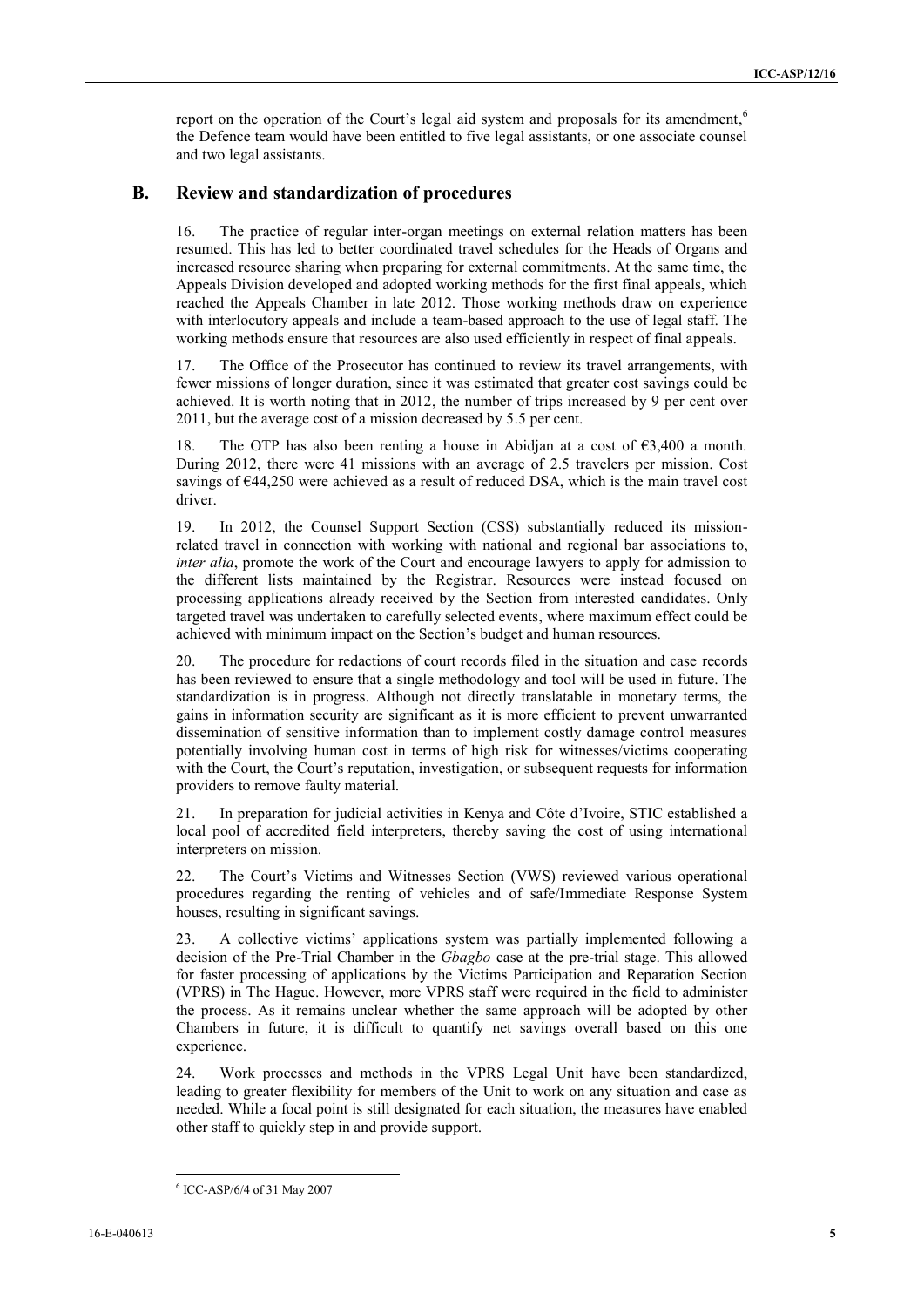25. Following the official decision to open investigations in Côte d'Ivoire, the Security and Safety Section redeployed one P3 Field Security Officer to establish effective liaison with local authorities and with the UN mission and simultaneously, to ensure security support to all local field missions. At the same time, the Field Security Officer in Côte d'Ivoire continued to maintain oversight in CAR.

26. The Court continued to review the cost-effectiveness of the current modalities for assignment of Security Lieutenants (field) from Headquarters to field locations in the different situation countries. The Field Service staff category is based on UN practices, which the UN is currently considering abolishing, and the Court is monitoring developments.

## **C. Efficiencies resulting from cooperation from States and other international organizations**

27. External evaluation of the Office of Internal Audit has to be performed every five years. Different options were considered to achieve this objective. The use of external consultants is costly and no budget is available for this purpose. The Director of the Office has therefore taken advantage of the opportunity available under International Internal Audit Standards to have the evaluation performed by peers. The external evaluation is performed on a pro-bono basis by two evaluators (Council of Europe and Court of Human Rights). The Office will cover the accommodation and travel costs of the two evaluators.

28. The Counsel Support Section carried out consultations with other international organizations such as the ICTY, as regards the preparation of legal aid policy papers in 2012. The technocratic expertise received from, *inter alia*, the ICTY, helped CSS to table proposals to the Committee for amendments to the Court's legal aid system, which were ultimately adopted by the Assembly. Some efficiency gains were implemented in 2012, but the main cumulative impact of the changes will be see in subsequent years and will amount to millions of Euros.

29. The Court co-ordinated assistance from ICTR, which provided a staff member speaking a situational language for participation in role-play exercises, in the screening and testing of candidate field interpreters. The exercise saved the cost of contracting a consultant for approximately 20 days. The Court also co-ordinated assistance from the United Nations in Nairobi (UNON) in providing a training facility and volunteers for field interpretation role-play exercises, thus saving the cost of hiring a conference room and presentation equipment.

#### **D. Review of services and operations**

30. With the establishment of the Registry Task Force Coordinator in Kenya, improved coordination allowed for (1) the pooling of resources to cater for increased workload, such as an increased number of missions of the various Registry Sections and (2) maximization of the UNON cooperation cost savings in relation to:

(a) procurement of a number of services;

(b) use of the UNON fuel tracking system for the Court's fuel consumption, saving the Court the cost of having to put in place a similar system;

negotiation of a Service Level Agreement allowing ICT support from UNON for the Court Field Office, thus dispensing with the need for an ICT support post.

31. 2012 saw full cooperation between STIC, the Common Administrative Services Division (CASD) and the Secretariat on the editing and translation of budget documents for the Committee and Assembly meetings. CASD met the costs when STIC did not have the funds to recruit an external translator to edit reports for the Committee meetings, and the Assembly worked directly with translators recruited by STIC for translation of the Budget Programme proposal. Direct contact between the STIC and Assembly teams allows for harmonisation of terminology and changes to documents during the translation process, which, in turn, brings efficiency gains for all concerned.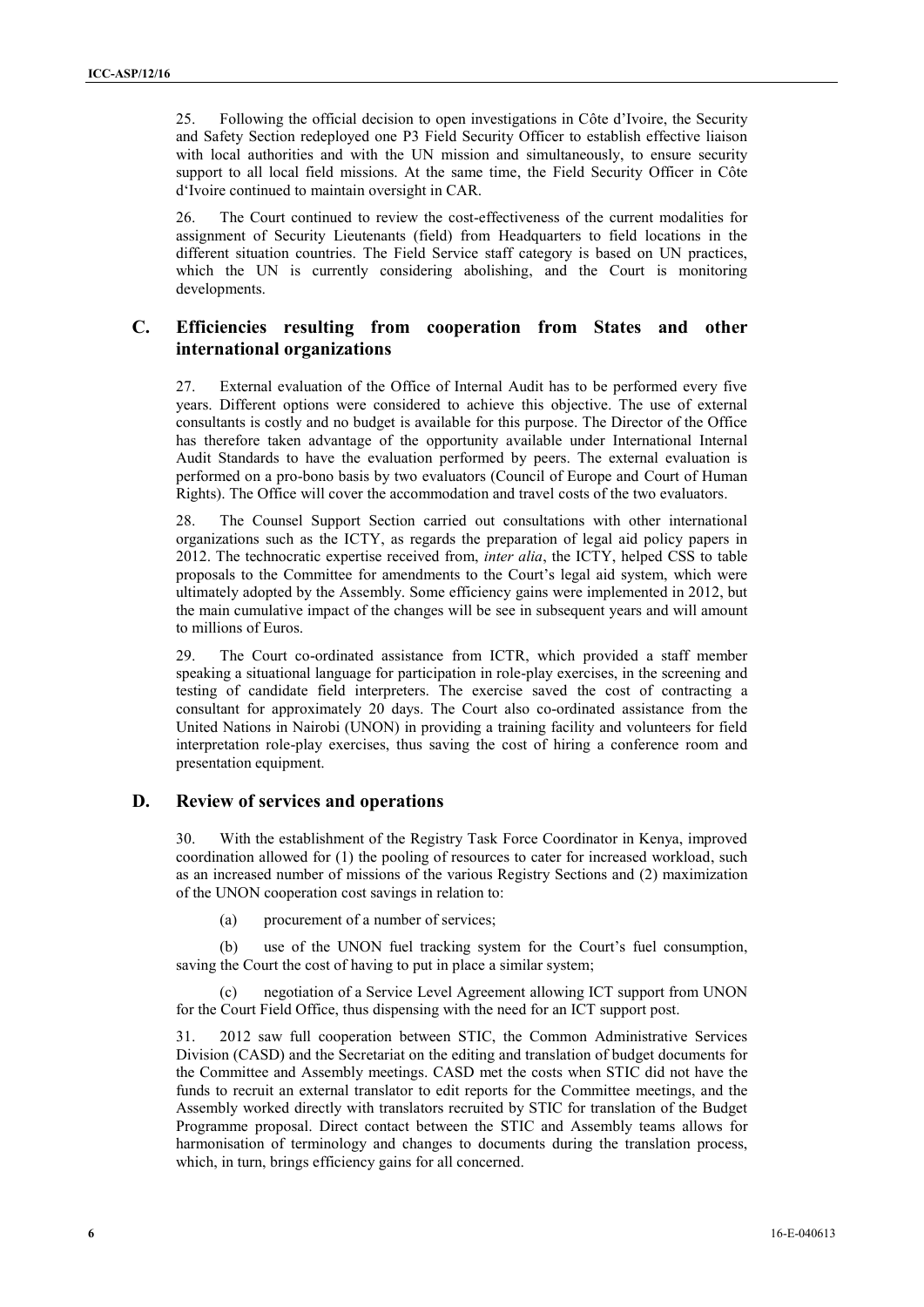32. Additionally, when staff court interpreters have been available for the language combination Swahili - English / French, they have been deployed for operational interpretation assignments at Headquarters, saving the cost of local fees and travel for nonlocal field interpreters to the Court. In 2012, staff interpreters were able to satisfy approximately 10 days of field and operational interpretation requests.

33. Special task forces were hired on a temporary basis (six months, October 2011 to March 2012) to enhance the Victims Participation and Reparation Section's capacity to intensively process victims' applications to participate in trial proceedings received in the *Bemba* case and to assess applications received from Kenya (seven masters-level students at a cost of  $\epsilon$ 1,000 per person per month). This was a pilot project for a new way of meeting short term needs that enables rapid hiring on short term contracts to process large numbers of applications over a short period of time without having to recruit new staff.

34. The Public Information and Documentation Section (PIDS) was able to find efficiencies through modifying practices, revisiting contractual agreements with external service providers, rationalizing printing, and finding external partners to promote the 10th anniversary of the Court. Some changes introduced included producing a bi-annual rather than an annual Outreach Report; redefining conditions in contracts with external service providers for dissemination of press releases and other materials; adjusting the visitor centre at the Court's public building to meet increasing demands from clients; and ensuring in-house capacity to produce high quality photographs through internal training and acquisition of equipment.

35. A tender for the selection of a new mobile telephone operator was completed in 2012. With the new operator, the Court has ensured the same level of service at a significantly lower price. Savings over five years will be in the order of  $\epsilon$ 1.2 million.

36. Through effective energy and maintenance planning, the Court has reduced its energy consumption and costs compared to 2011, with savings in excess of  $\epsilon$ 50,000.

37. With the implementation of regular independent third party inspection of cleaning services, the Court increased the quality and effectiveness of the cleaning services from under 60 per cent in 2011 to over 75 per cent in 2012. This additional activity, which ensures efficient service provision, has led to a reduction in additional cleaning service requirement and structural savings.

38. New coffee machines have been installed at the Court's Headquarters, operated at zero cost to the Court, saving a total of  $£10,000$  in the second half of 2012. Savings of €20,000 per annum are expected from 2013.

39. Courier and postage service costs have decreased by approximately 40 per cent as a result of increased synergy with host State contracts, resulting in a saving of  $E19,000$  over the next three years.

The introduction of a new streamlined process for the use of official local headquarters transportation has led to savings in overtime due to more flexible use of taxi services out of office hours.

41. More efficient monitoring of supplies ordering, the use of lower cost items and improvements in the supplies delivery system at Headquarters have led to savings..

42. Renewed negotiations with airline providers to include the Court's new destinations at preferential ticket rates have resulted in significant savings.

## **E. Possibilities created by technology**

43. The Court has continued using technology to streamline processes and gain efficiency and effectiveness. In this regard, the Registry's Common Administrative Services Division implemented in 2012, using internal resources, automated budget reports such as the standard budget performance report per section and commitment item, the report on yearly comparison of budget performance and the Work Breakdown Structure (WBS) elements comparison report. As a result, the Court has managed to increase efficiency in preparing default reports and in the overall reporting process, making information promptly available to senior management and facilitating the decision making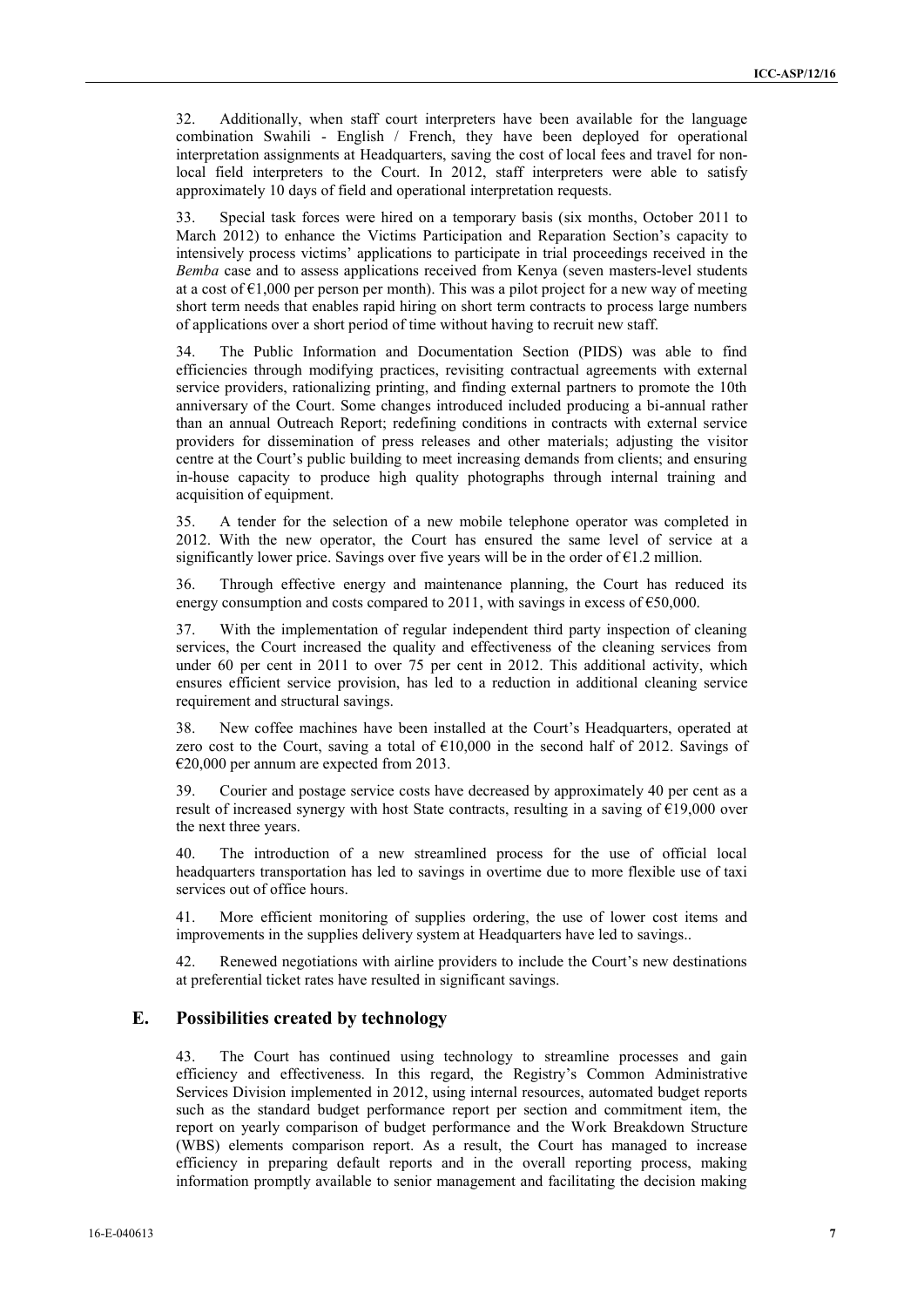process. In 2012, the Division of Court Services (DCS) participated in the pilot test for the Management Control System (MCS). By using the MCS, the Office of the Director and DCS sections are able (1) to create and administer budgets in a more effective and efficient way, and (2) to have clearer overview of the use of funds by the DCS Sections and to intervene in a timely fashion when gaps are identified. Implementation of the MCS has therefore allowed the division to save time and resources in administering the budgets of the entire Division effectively. The Registry further developed a report on unliquidated obligations in order to have a real time tool for management to visualize the amount and ageing of all open obligations and improve budget control and the efficiency of funds utilization. The report has been implemented and is currently being run by the Registry's Common Administrative Services Division. The Registry has identified other reporting needs in the areas of Budget, Accounts and Human Resources and plans to continue with the automation of additional reports in 2013.

44. Using Microsoft Sharepoint technology, request workflows have been implemented to allow service providers to receive work requests and create work tasks that are notified to team members by automatic emails. OTP implemented a variety of work processes in this way to make efficiency gains across the Office including Transcription requests (DPU); Information Security and access control administration (KBU), Information gathering and tasking for Joint teams (starting with Libya team).

45. With the Court migrating to Windows 7, a new tool was installed to allow for esigning of leave requests, memos and filings, resulting in clear efficiency gains in both time and resources (printing/paper/scanning), although such gains are difficult to quantify at the present stage.

46. Annual leave management has also been moved from a manual process to an electronic, workflow-based process for most of the Registry. This has made the annual leave approval process more streamlined and transparent. The process will be rolled out to the rest of the Court by the end of 2013.

47. Through an interface, certain vendors are able to record invoices in SAP which saves the Disbursements Unit (DU) time in entering the invoice details themselves, giving more time to check and match invoices against purchases.

Technical migration of the public web site reduced hosting costs from  $\epsilon$ 23,000 to  $\epsilon$ 9,500 per month, allowing the Court to utilize the savings for annual enhancements to the website.

49. A new electronic Court records filing system was implemented, streamlining parties' legal filing processes. Close to 400 filings have been registered through the new e-filing module, thus contributing to Court Records processing efficiencies.

50. The Court computer and network infrastructure has undergone a program of simplification called "virtualization", allowing the Information and Communication Technologies Section (ICT) to deliver infrastructure services to its clients more efficiently.

51. Automation of a system to enable counsel and team members to directly submit access and other IT related issues to the ICT has resulted in a significant lightening of the burden on the Section's administrative staff, allowing them in turn to address other CSS issues more efficiently.

52. The implementation of the ECOS field interpretation request management module partially automated the processing of requests for field and operational interpretation. At the same time, the launch of the ECOS system for interpretation records means that statistics are now generated by the system and no longer entered manually, thus saving the cost of recruiting an additional GTA staff member to handle the workload.

53. A Terminology Bulletin on Phraseology in the Courtroom, available to all Court staff in hard copy and electronic format, as well as an English style guide posted on the Intranet, have been produced. Both documents result in efficiency gains as targeted terminology and written reports can be checked easily to avoid communication issues

54. The OPCD has prepared and updated practice manuals for defence counsel in areas which are essential when practising before the Court (procedural objections, victim participation, taking witness statements, all issues relating to confirmation of charges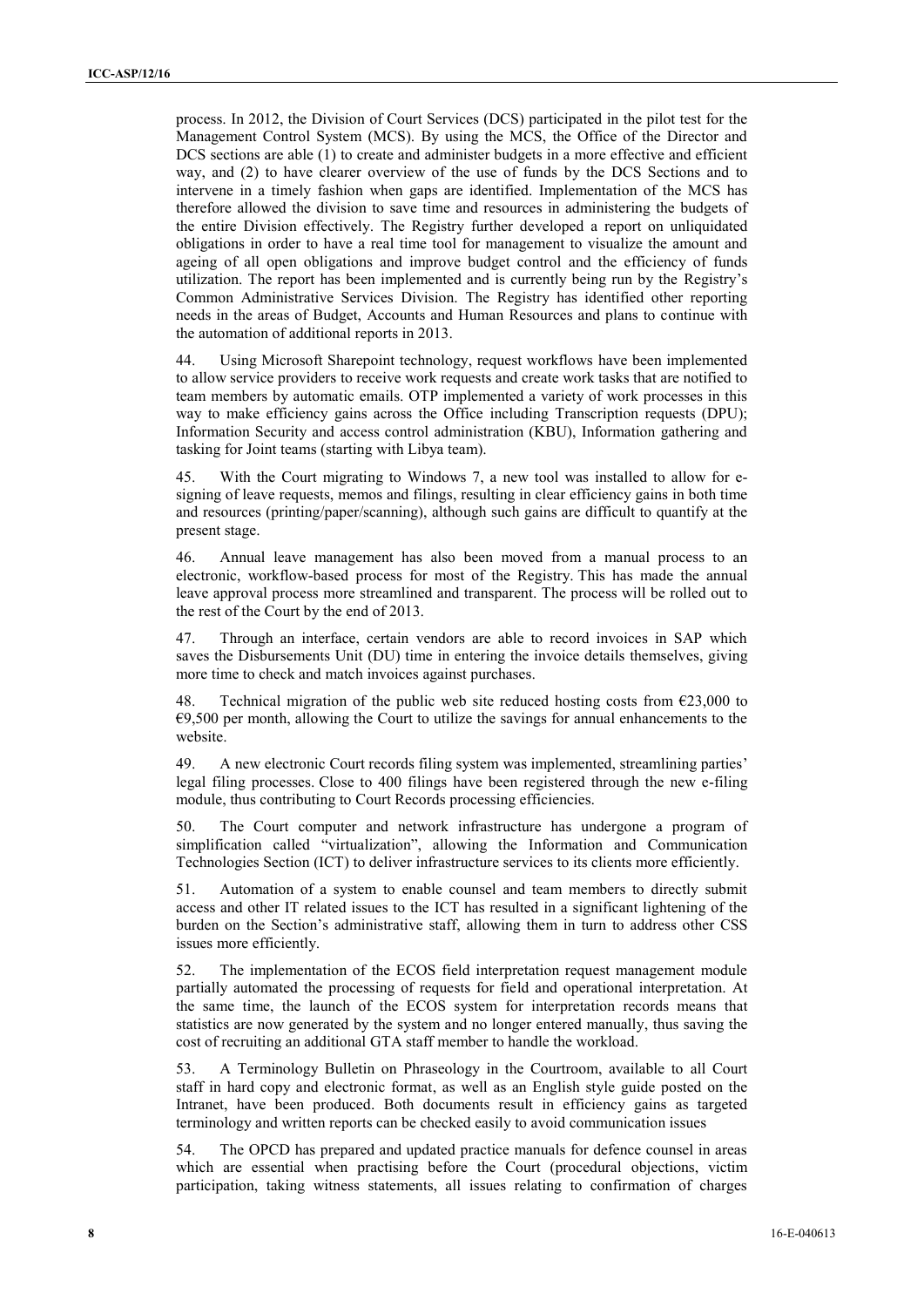hearings). These manuals provide all defence counsel with relevant research in a pro-active manner, and thus eliminate the need for the time and resources which would be spent if each counsel were to request the OPCD's assistance on these matters separately.

#### **F. External relations and outreach**

55. In 2012, staff members dealing with external relations matters within the Presidency, the Office of the Prosecutor and the Registry met on a regular. During those meetings, staff coordinated their actions with regard to the attendance of officials at high level events, discussed common strategies, identified priorities, organized common events and shared resources (i.e. contacts, background information on States). Within the Registry, the Special Adviser on External Relations and Cooperation works in close cooperation with the Field Operations Section (FOS) and the Division of Court Services to secure cooperation of States, including situation countries, and to ensure proper coordination as regards the Registry's communications with States. The number of visits was limited to the minimum and the Registry made the best use of the presence of delegations in The Hague during the Assembly of States Parties. However, meetings in capitals are essential in order to secure both the follow-up of cooperation requests and to obtain voluntary cooperation from States in important areas such as witness protection.

56. Through the creation of synergies between Field Offices, FOS and the Immediate Office of the Registrar, the responses of the authorities of the situation countries to the Court's requests for judicial cooperation and assistance arrived on time, thus limiting any negative impact on proceedings.

57. The Counsel Support Section participated in and helped organize the 10 year anniversary events at the Court in partnership with local bar associations and academic institutions at no financial cost to the Court or the Section's budget.

#### **G. Training and Cross-training**

58. CSS designed, implemented and arranged for training for counsel admitted to the List of Counsel, legal teams currently engaged in proceedings before the Court and newly appointed counsel. Those trainings included, *inter alia,* E-Court training, and substantive and procedural law related to practising before the Court. Such training enhances the efficiency and effectiveness of external counsel in the execution of their mandates, resulting in enhanced quality and expeditious proceedings.

59. English and French Court Reporting teams as well as a Court Clerk and a Court Records Assistant have been cross-trained and deployed for Transcript Coordination, which, in times of low judicial activity, created additional capacity for transcript coordinators. The additional capacity was used, among other things, to absorb multiple mandatory transcript reclassification projects (Lubanga and Katanga/Ngudjolo). Court Records Assistants have also been cross-trained as Court Clerks, thereby expanding the pool of potential Court Clerks, which is beneficial to the Court as the absence of a Court Clerk could prevent a hearing being held.

60. The Court Interpretation and Translation Section has taken full advantage of the training opportunities provided by its association with the International Annual Meeting on Language Arrangements, Documentation and Publications (IAMLADP) through the Joint Ventures (training on revision and translation organized by STL and by ICTY).

61. The OPCD invested in Case Map licences using its own funds and makes them available to Defence teams, accompanied by training. In this case, efficiency savings are made in legal aid.

62. The OPCD also provided ongoing training to Defence teams on Ringtail, i-Transcend, uploading and import and export of evidence. In this case, the Office assists ICT which has insufficient staff. Having trained counsel and teams will increase the efficiency and the quality of proceedings at the Court and the Court is able to avoid the cost of an external trainer.